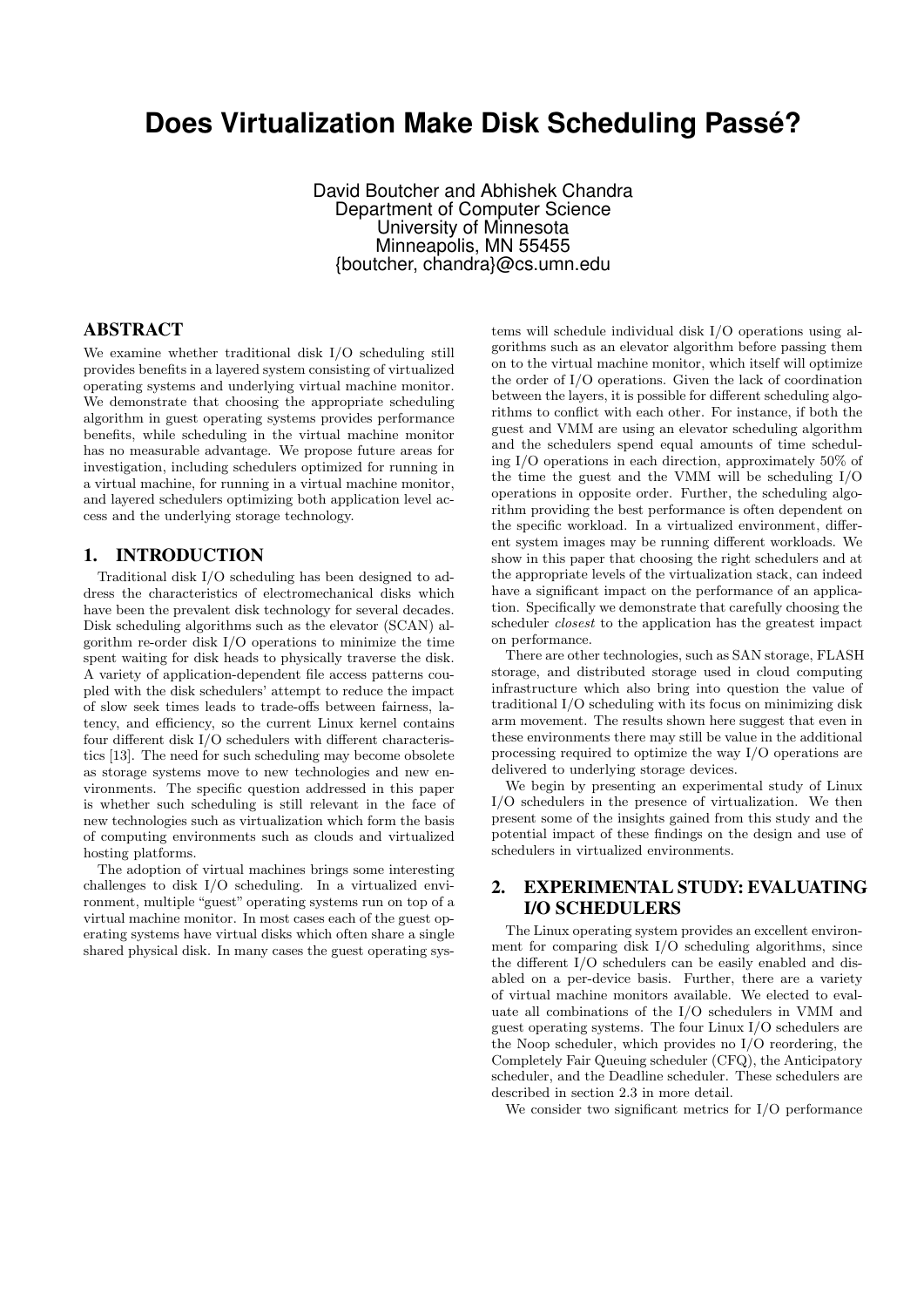in a virtual environment. They are throughput and fairness. In this paper we demonstrate that the choice of schedulers at different system levels can significantly affect these metrics. We define these metrics as follows:

- Throughput is the aggregate amount of work, performed by the system. In our experiments this is the number of I/O oriented transactions performed in aggregate across all virtual machines being evaluated on the system.
- Fairness is the equality of work divided among different concurrent environments. We use Jain's fairness measure [6] to quantify the fairness between virtual machines. Jain's fairness measure ranges between 0 (completely unfair) and 1 (completely fair) and is defined as  $fairness = \frac{(\sum x_i)^2}{(\sum x_i)^2}$  $\frac{(2 x_i)^2}{(n \cdot \sum x_i^2)}$  where  $x_i$  is the transactions per second recorded in virtual machine *i*.

## 2.1 Experimental Setup

Two benchmarks were used to conduct the analysis. The Flexible File System Benchmark (FFSB) is a multi-threaded benchmark that provides a mix of read and write operations. FFSB was configured with 128 threads, and a mix of read and write operations. The second benchmark is Network Appliance's PostMark[8], which has become an industrystandard benchmark for small file and metadata-intensive workloads. It was designed to emulate Internet applications such as e-mail, netnews, and e-commerce.

All results in this paper were collected on an AMD system with a 2.3GHz processor. Benchmark I/O was performed to a dedicated 500GB SATA drive. The Linux 2.6.24 kernel was used throughout. Two different VMMs were evaluated: a Xen 3.2 VMM and the VMWare 2.0 Server VMM. To minimize the effect of memory caching, virtual machines were configured with a minimal 256MB of memory, and the VMM was limited to 256MB of memory in addition to the memory required by the virtual machines. For the three virtual machine tests, the system was configured with 1GB of memory. While the system had 2GB of memory installed, memory in addition to the limits above was unused by the operating system. Each virtual machine was allocated 120GB of the 500GB dedicated drive. The virtual disks were allocated as contiguous space on the physical disk to maximize the seek time when performing I/O operations on different virtual disks. Benchmarks were run in Xen DomU virtual machines, and the disk I/O schedulers used in both Dom0 and DomU were varied.

## 2.2 Key Results

Figure 1 shows the throughput comparison for the different schedulers using a Xen VMM. The I/O scheduling algorithms shown along the lower axis are the schedulers running in Dom0. The different shaded bars reflect the I/O scheduling algorithms running in the DomU guests. CFQ16 is a tuned version of the default Linux CFQ scheduler. All error bars shown in this paper reflect a 95% confidence interval. Dramatically different I/O throughput, measured in transactions per second, can be seen using different scheduling algorithms. The worst case combination provides only 40% of the throughput of the best case. The results from the two different benchmarks show that the Noop scheduler provides the highest throughput for any Dom0 scheduler,



Figure 1: Throughput Comparisons on Xen

while the best of DomU scheduler depends on the workload being run.



Figure 2: Throughput Comparisons on VMWare Server

In order to try to generalize the results beyond a single VMM implementation, the tests were repeated using the VMWare Server VMM. VMWare and Xen use completely different virtualization technologies, including different virtual disk device implementations. The VMWare Server version was used, since it runs on top of a Linux host operating system, and allows for the scheduler in the VMM layer to be varied. Clearly, a more comprehensive analysis would include the VMWare ESX server and VMFS filesystem, however in this particular scenario that would have prevented varying the VMM disk scheduler. Figure 2 shows the benchmarks run with three VMWare virtual machines and the results are similar to those with the Xen VMM.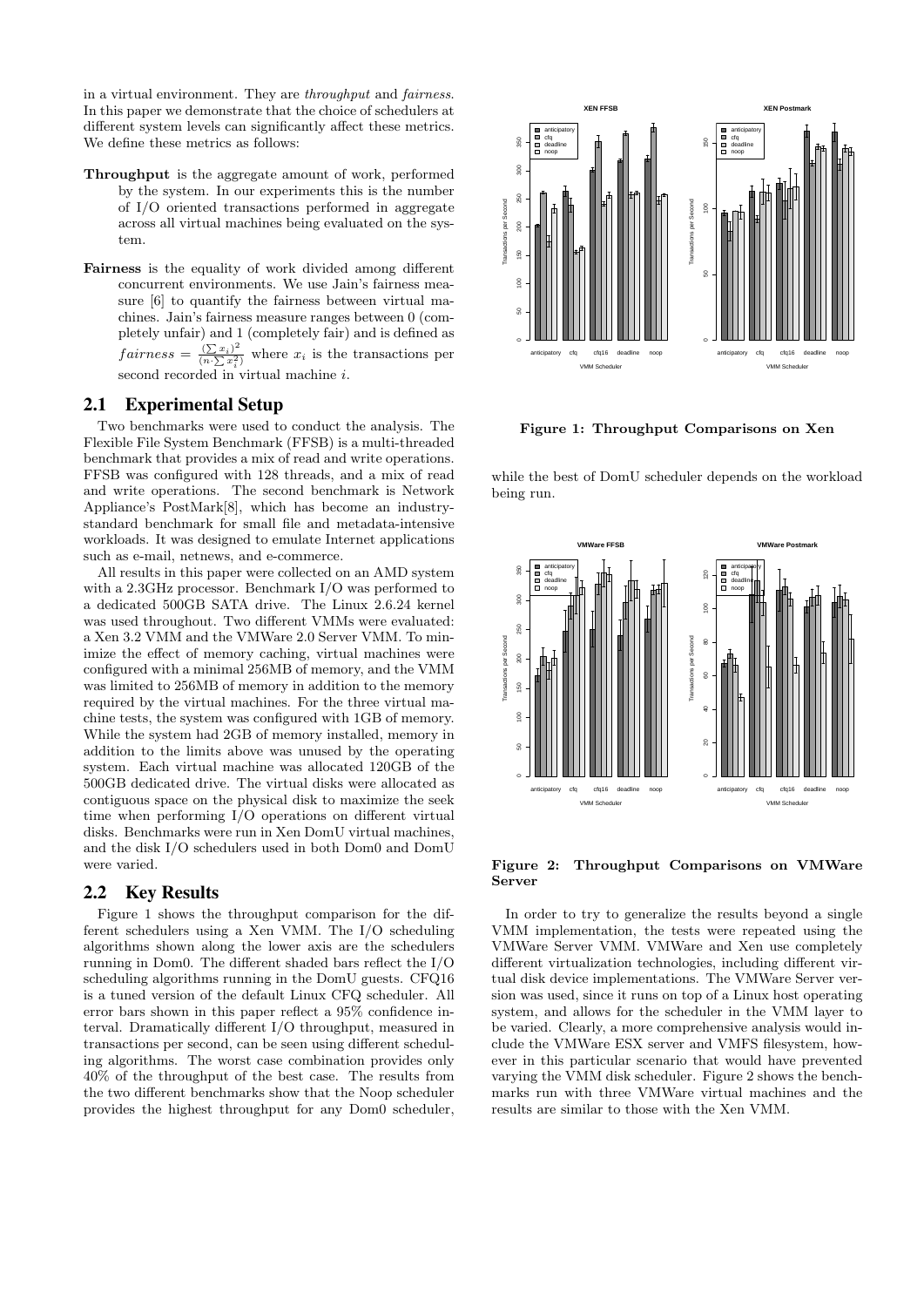One significant observation is that different schedulers in the guest operating system are optimal for different workloads. The results show that the CFQ scheduler is the preferred choice in the guest OS for the FFSB workload, regardless of the VMM scheduler. In the best case, CFQ provides a 17% improvement over the Anticipatory scheduler. For PostMark, the Anticipatory scheduler demonstrates the best performance, with an 18% improvement over CFQ. Further, it should be noted that the default Linux configuration is to run the CFQ scheduler both in the VMM and the guest. For the FFSB benchmark in Xen, using the Noop scheduler in the VMM provides a 60% performance improvement over this configuration. Using the Anticipatory scheduler in the guest and the Noop scheduler in the VMM provides a 72% throughput advantage over the default configuration using the Postmark benchmark. These results are remarkably consistent across the Xen and VMWare environments tested.

The two benchmarks used in this study have quite different characteristics. FFSB is heavily threaded, utilizing 128 threads in the configuration used. The PostMark benchmark, by comparison, utilizes a single thread that mimics the I/O patterns of common Internet software. The results indicate that PostMark benefits significantly from the Anticipatory scheduler's assumption that the process is likely to deliver additional I/O operations soon. In fact, since Post-Mark is a purely I/O bound application, this is exactly its behavior. The heavily threaded FFSB benchmark, by comparison, is adversely impacted by the Anticipatory schedule's behavior.



#### Figure 3: Fairness

When running multiple virtual machines, an important metric is "fairness". In other words, do each of the virtual machines receive equal access to resources? Figure 3 shows Jain's Fairness measure for throughput running three virtual machines using both Xen and VMWare VMMs. While all combinations of VMM and guest schedulers are generally fair, the least fairness is shown using the Noop scheduler in Dom0 and the VMWare VMM. This indicates that the improvement in throughput may come at the expense of reduced fairness.

In summary, our evaluation produced the somewhat surprising conclusion that there is no benefit in throughput from performing additional I/O reordering in the VMM. That is, at the layer closest to the physical device. This observation is true in our environment, which utilized a traditional disk drive, and we expect it to hold true in other I/O environments, such as flash and SAN storage, that are less impacted by seek time. While our environment consisting of a single traditional disk drive is an extreme case that should have emphasized he impact of a VMM level seek-reducing scheduler, benefits from scheduling in the VMM were not demonstrated. In the workloads and VMMs studied, performing minimal I/O scheduling in the VMM produced the highest throughput, while choosing disk scheduler appropriate to the workload in the guest operating system does provide benefit. At the same time, more complex scheduling in the VMM can provide better fairness between multiple guest operating systems.

## 2.3 Examining the Linux I/O Schedulers

To understand the results presented above, it is useful to examine the four block I/O schedulers present in the Linux kernel. Disk I/O schedulers perform two basic operations: merging and sorting. Merging recognizes adjacent I/O requests and combines them, reducing the number of I/O requests, and associated interrupts, DMA operations, etc, that must be exchanged with the device. In a virtualized environment, it reduces the number of transitions between the guest operating system and the VMM, which are frequently the source of much of the overhead in virtualized environments[1]. Sorting arranges pending I/O requests in block order to minimize the distance that the disk heads have to move on the physical disk since seeks are the most expensive part of physical disk  $I/O[4]$ . Pratt and Heger[13] do a thorough evaluation of the different Linux I/O schedulers and their effect on different workloads.

The Noop scheduler is implemented using a simple FIFO queue and performs only basic merging and sorting. It assumes that I/O performance will be optimized in the block device. It is particularly appropriate for devices such as Storage Area Networks (SANs) that have much more knowledge of the underlying physical devices than the operating system.

The Completely Fair Queuing (CFQ) scheduler is the default scheduler in the Linux 2.6 kernel. CFQ works by placing synchronous requests submitted by processes into perprocess queues and allocating time-slices for handling I/O operations from each queue. The length of the time slice is referred to as the "quantum". When utilized by a VMM, each virtual machine is treated as a "process". The quantum can be tuned, and had a significant effect on performance in a virtualized environment. In our results above, the bar labeled "CFQ" reflects results using the default configuration. Changing the "Quantum" parameter in the VMM from the default of 4 to 16 (CFQ16) provided up to 21% improvement in throughput. Further evaluation of the behavior of the CFQ scheduler using the Linux blktrace utility helped explain the results shown. While work conserving, the CFQ scheduler dispatches fewer I/O operations to the physical device at a time than does the Noop scheduler. The Xen virtual machine implementation dispatches at most 32 I/O requests from each DomU to Dom0 concurrently. In the test environment evaluated here the number of concurrent I/O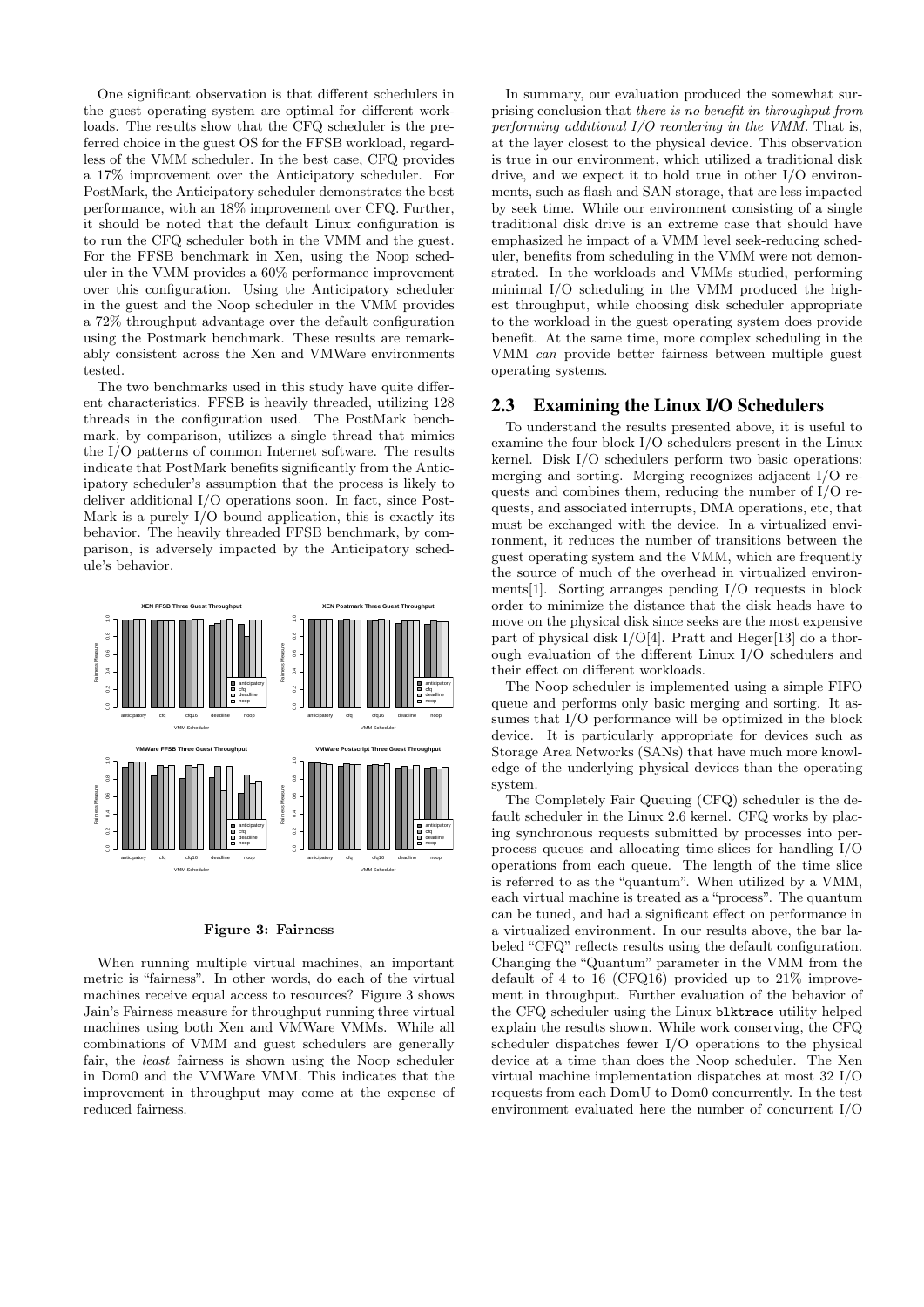operations supported by the physical device is greater than 32. Our analysis showed that on average the CFQ scheduler dispatched only 6 I/Os to the physical device in the VMM, while the Noop scheduler dispatches the maximum possible. Further, the I/Os dispatched to the physical device often complete out of order, indicating that the SATA drive itself is performing I/O optimization through caching or I/O reordering.

The Deadline elevator uses a deadline algorithm to minimize I/O latency for a given I/O request. A standard elevator algorithm is used, unless the request at the head of one of the FIFO queues grows older than an expiration value. In that case the scheduler begins servicing expired requests. The results shown in this study show the Deadline scheduler behaving almost identically to the Noop scheduler. It seems likely that the deadlines imposed by the scheduler are never exceeded, resulting in the Deadline scheduler devolving to the same behavior as the Noop scheduler.

The Anticipatory elevator assumes that processes typically perform multiple I/O operations within a short time duration, and that these I/O requests are likely to be physically close. Upon receiving an I/O request from a process it introduces a short delay before dispatching the I/O to attempt to aggregate and reduce disk seek operations. A normal work-conserving I/O scheduler switches to servicing I/O from an unrelated process if there is no I/O operation immediately available that is locally close to the most recent I/O. The Anticipatory scheduler sacrifices a small amount of working time to increase I/O locality. The Anticipatory scheduler is the only scheduler which, rather than "work conserving", is "seek-conserving". It is surprising that the Anticipatory scheduler did not demonstrate better performance when used in the VMM layer. We expected that waiting to gather as many I/O requests from a single virtual machine as possible would improve performance.

## 3. DISCUSSION AND FUTURE DIRECTIONS

The rapid evolution and adoption of virtualization technologies in both academia and industry has led to an increased focus on optimizing virtual machine execution[3][7][11]. There has been a significant amount of investigation around optimizing processing $[2][10][18][19]$ , memory $[9][14][20]$ , and I/O operations[17], though much of the work related to virtual machine I/O optimization has focused on networking[1][5][12]. Relatively little work has been done in the area of disk I/O optimization[15]. Since storage systems are often the system bottleneck in systems running I/O intensive applications, the effect of scheduling on overall system performance can be significant. One critical area of future investigation is the extent to which utilizing I/O scheduling in a guest operating system can minimize the overhead of running in a virtualized environment. For example, the Anticipatory scheduler delays issuing I/O operations to optimize for the case that subsequent I/O operations may be related. It seems reasonable that such an approach could be used to reduce the number of guest/VMM transitions and thus reduce the virtualization overhead. We have demonstrated that the benefits of the Anticipatory scheduler are very dependent on the workload, however developing a scheduler that is domain-transition minimizing, rather than seek-minimizing should provide a general performance advantage.

Another area of investigation is the optimal scheduler for

the VMM layer. While an optimal scheduler is dependent on the workloads involved, different VMMs share many characteristics. Virtual disks tend to be large, contiguous storage regions. Minimizing the number of seeks between virtual disks should provide a benefit. Seelam and Teller[15] propose a "Scheduler of Schedulers" that runs in the VMM and focuses on fairness and isolation. They demonstrate improved fairness at the cost of throughput. Their results, which show execution time rather than throughput, agree with our results that the Noop scheduler used in the VMM provides both minimum execution time and least fairness. It seems likely that a virtualization-optimized scheduler would do better than the Noop scheduler for both throughput and fairness.

In a virtualized environment the VMM has additional insight into the overall performance of the system. The most interesting area of future research appears to be the extent to which the scheduler in the VMM and the scheduler in the guests can cooperate. The Cello disk scheduling framework[16] proposed a two level disk scheduling architecture where the top level is application specific and the lower level mediates between multiple upper levels. This model is very similar to the multiple schedulers present in a virtualized environment and some of the techniques described in that work appear to be applicable to a virtualized system. Zhang and Bhargava[21] propose a self-learning disk scheduler which also has techniques that could be exploited to intelligently choose the schedulers running in a virtual machine. Their technique focuses on workload input, such as request size and think time. Providing additional input from the VMM has the potential to improve the choice of scheduler.

The objective of this study was to determine if additional investigation in the area of disk scheduling and virtualization is warranted. Since it appears there is significant performance advantages to be gained from appropriate scheduling in a virtualized environment, an obvious next step would be to examine other commonly virtualized operating systems, such as Microsoft Windows.

Finally, as more virtualization moves to "cloud" environments with non-traditional storage, and enterprise environments with Storage Area Networks, we anticipate that the different storage back-ends will warrant further study of optimal I/O scheduling strategies. The evaluations performed in this paper studied a traditional computing system. Additional evaluation needs to be performed to determine if the results hold up in more complex environments, such as the Amazon Elastic Compute Cloud and and virtualization oriented filesystems such as VMFS.

## 4. CONCLUSIONS

We have demonstrated that disk I/O scheduling is far from obsolete in a virtualized system. There are a number of interesting specific conclusions from the evaluation performed in this paper. Specifically:

- The choice of I/O scheduler in the *guest* operating system of a virtualized environment should be made based on the workload being executed. Significant throughput advantages can be obtained by selecting the appropriate scheduler. Gains of up to 18% were demonstrated in the evaluation performed in this paper.
- Using the environments and workloads evaluated here, the best choice of I/O scheduler in a VMM appears to